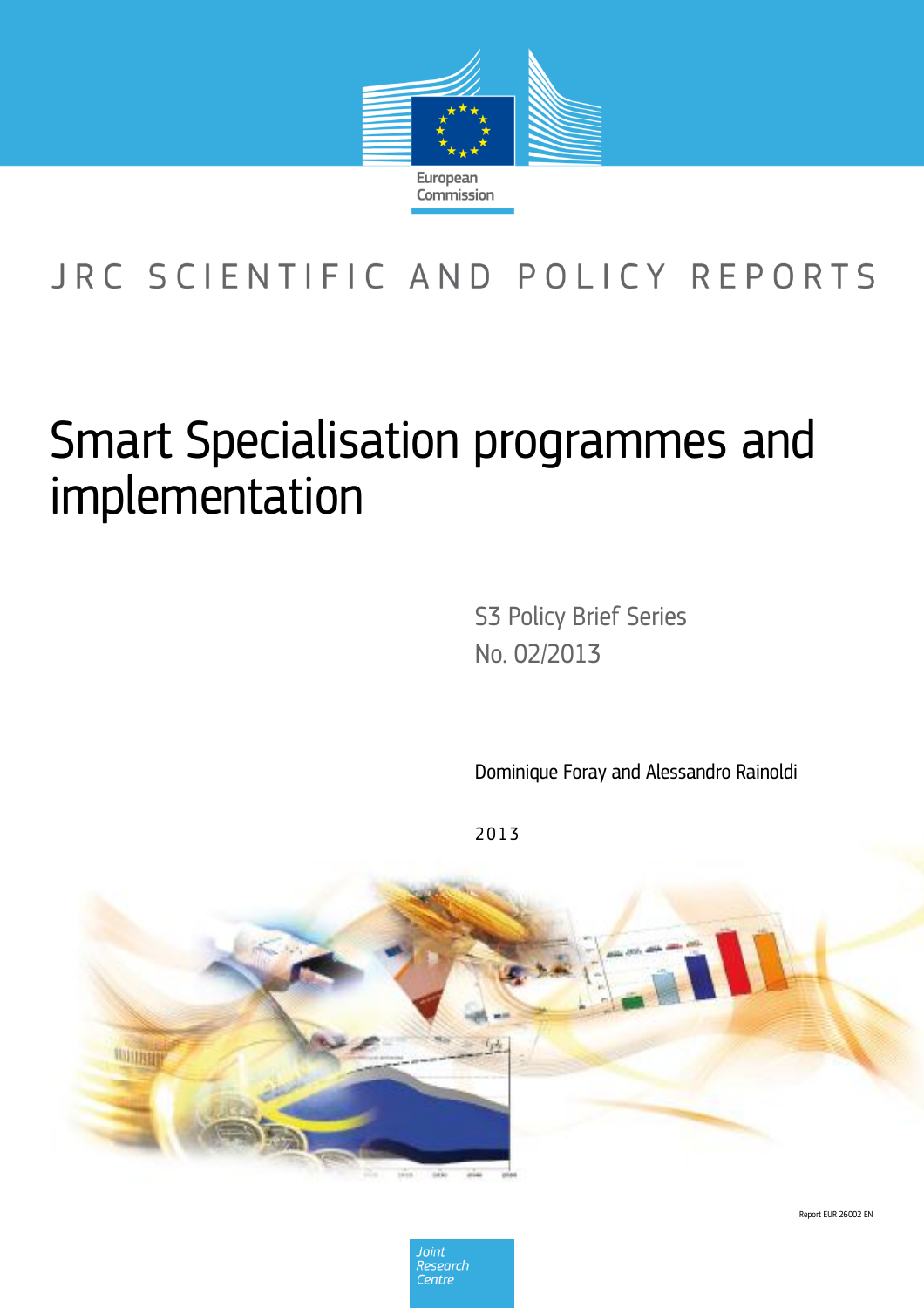European Commission Joint Research Centre Institute for Prospective Technological Studies

Contact information Address: Edificio Expo. c/ Inca Garcilaso, 3. E-41092 Seville (Spain) E-mail: jrc-ipts-secretariat@ec.europa.eu Tel.: +34 954488318 Fax: +34 954488300

http://ipts.jrc.ec.europa.eu http://www.jrc.ec.europa.eu

#### Legal Notice

Neither the European Commission nor any person acting on behalf of the Commission is responsible for the use which might be made of this publication.

Europe Direct is a service to help you find answers to your questions about the European Union Freephone number (\*): 00 800 6 7 8 9 10 11 (\*) Certain mobile telephone operators do not allow access to 00 800 numbers or these calls may be billed.

A great deal of additional information on the European Union is available on the Internet. It can be accessed through the Europa server http://europa.eu/.

JRC82224

EUR 26002 EN

ISBN 978-92-79-30541-2 (pdf)

ISSN 1831-9424 (online)

doi:10.2791/19106

Luxembourg: Publications Office of the European Union, 2013

© European Union, 2013

Reproduction is authorised provided the source is acknowledged.

Printed in Spain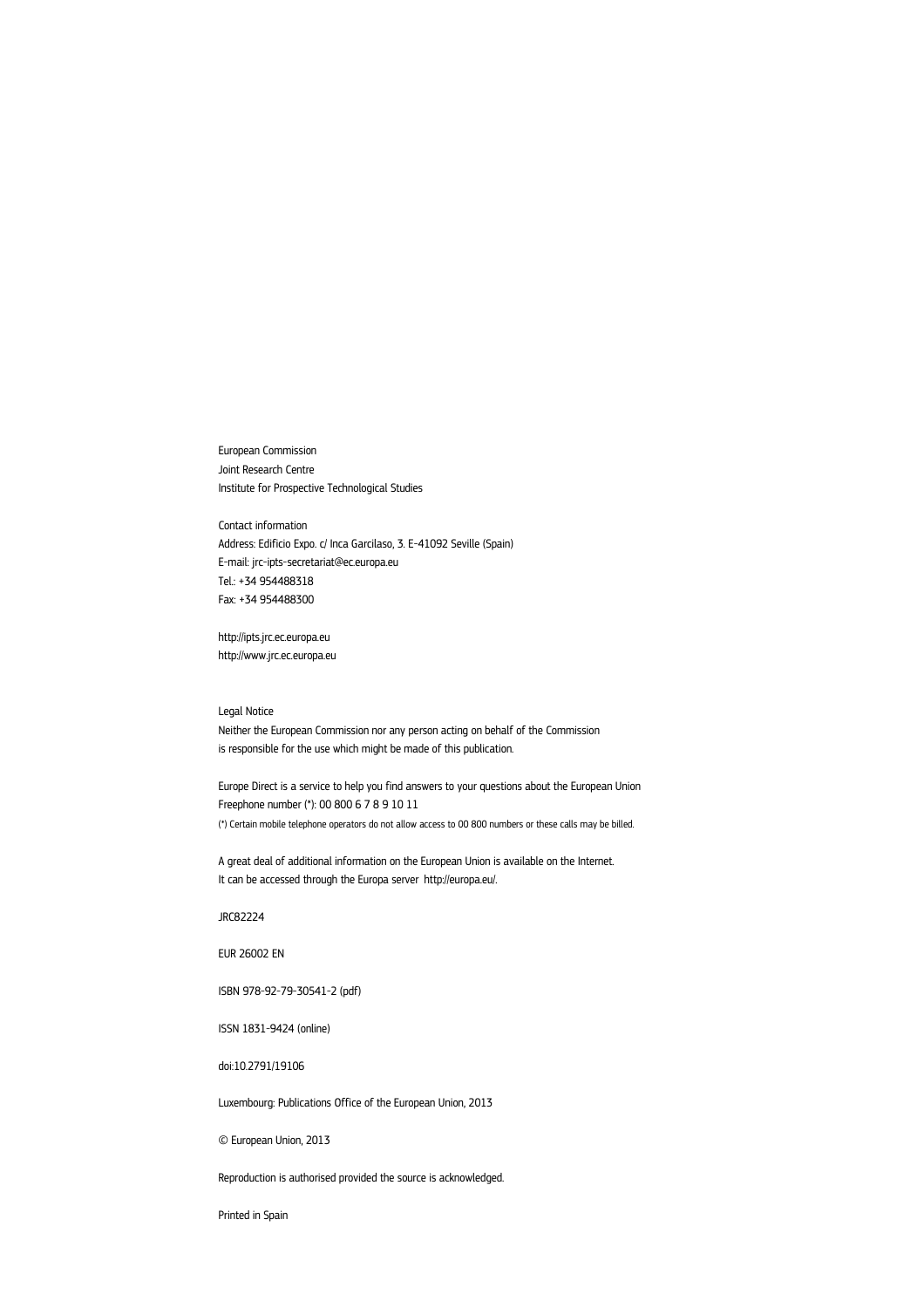

### **Smart specialisation programmes and implementation**

Dominique Foray\* and Alessandro Rainoldi\*\*,<sup>a</sup>

\*Ecole Polytechnique Fédérale de Lausanne, (Switzerland) \*\*European Commission, JRC-IPTS, Seville (Spain)

S3 Policy Brief Series n° 02/2013 – May 2013

S3 Platform, JRC-IPTS

#### **Abstract**

In the design and implementation of policy, Paul Romer (2000) proposed a useful distinction between goals and programmes.

Goals should be rather conservative (i.e. easy to accept). They should be objectives that are neither risky nor radical and for which there is a broad base of intellectual and political support. Goals should remain relatively constant over time. They should also involve metrics for measuring success.

In contrast to a goal, a programme is a specific policy proposal that seeks to move the system toward a specific goal. It should be possible to judge the success of a programme against the metrics implied by the goal that it serves. All programmes should be designed so that they can be evaluated on a policy-relevant time horizon. If they are, they can also be less conservative and more experimental than the underlying goals. A variety of programmes could be tried, including ones where there is some uncertainty about whether they will succeed. If the evidence shows that they do not work, they can be modified or stopped.

This policy brief aims at giving an operational content to the concept of smart specialisation. Starting with the identification of the sequence of programmes that need to be designed and implemented as key components of the policy process, we will proceed further to address very practical issues of implementation.

<sup>&</sup>lt;sup>a</sup> The views expressed are purely those of the author and may not in any circumstances be regarded as stating an official position of the European Commission.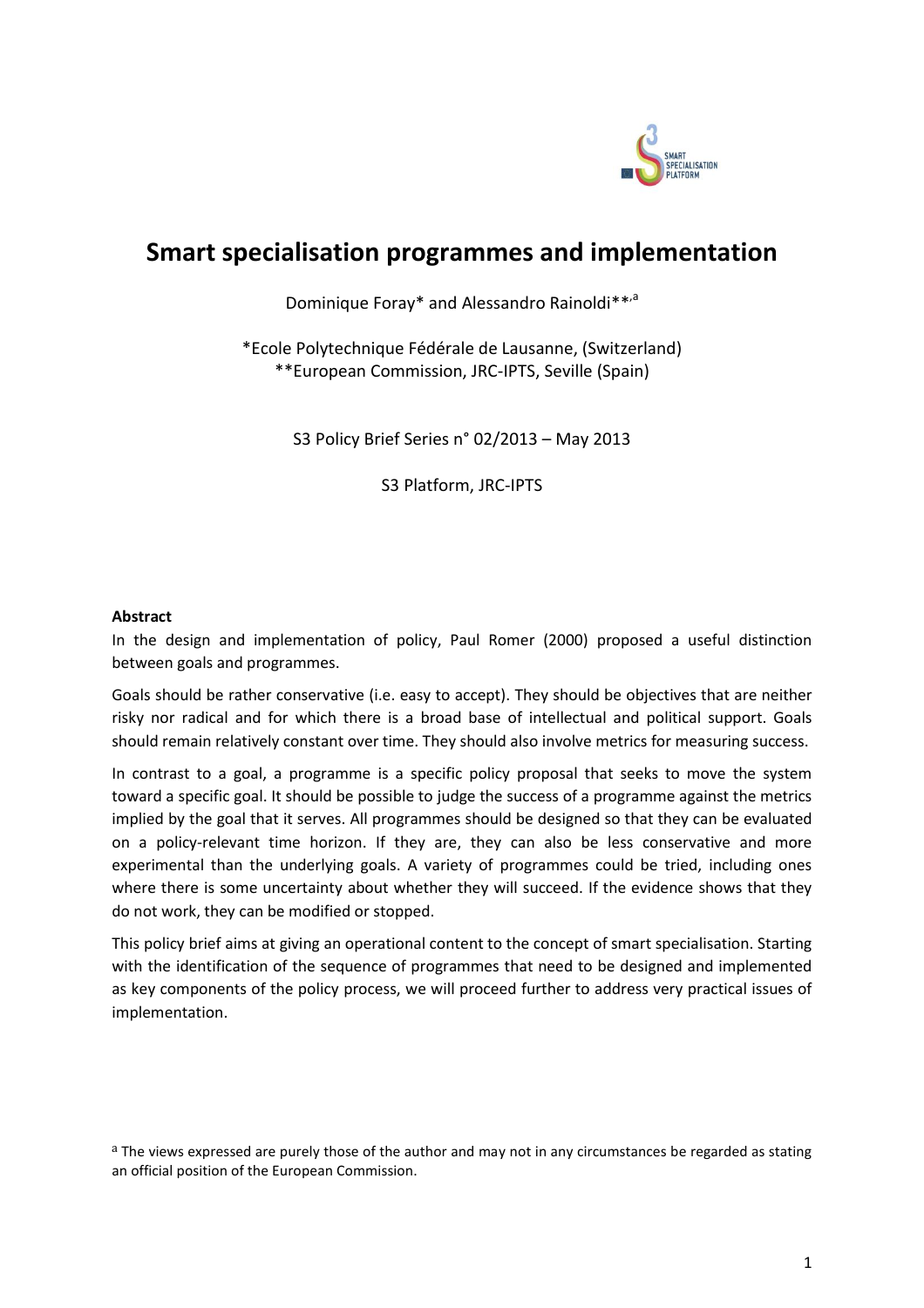#### **1 – Typology of programmes**

The companion policy brief on "The goals of smart specialisation" (Foray and Goenaga, 2013) emphasizes five principles for designing a policy process as well as the general objectives of smart specialisation. From these initial insights, a few key specific policy proposals can be derived that will contribute to moving the system towards smart specialisation. These policy proposals, or programmes, would involve three main operational objectives:

- i) maximising "public-private entrepreneurial discoveries";
- ii) providing operational facilities for continuous observation, detection and evaluation;
- iii) supporting early growth of the prioritised activities.

The details of all these programmes as well as their relative importance would have to be adjusted based on a more thorough prior analysis of the local context, circumstances and connectedness of the region considered. In other words, in the framework of what the European Commission denotes as "RIS3" (European Commission, 2012), the process of incorporating smart specialisation into a regional/national innovation strategy would move from the analysis of the local context to the identification of priorities and then to the choice of the most appropriate policy-mix i.e. the set of programmes.

In comparison with the more general exercise of setting appropriate public policies to foster regional development, the three operational objectives outlined above are expressly focused on the more genuine conceptual features of smart specialisation (Foray *et al.,* 2009). This is intended to highlight the comprehensive role that smart specialisation can play in inspiring and steering the process of establishing regional/national innovation strategies. However, it cannot incorporate all the complexity of regional development issues nor become an illusory all-in-one solution to fostering regional growth.

The following description of each programme remains at quite a generic level in line with the purpose and ambition of this document.

#### **1.1 Tools and mechanisms to support entrepreneurial discovery**

#### *Information externalities*

In the recent literature addressing the problems of entrepreneurial discovery, the simple and only rationale for policy is given by the case of informational externalities (Haussman and Rodrik, 2003; Rodrik, 2004): "good" discoveries are expected to result in a proliferation of "entries" into the new activity. This is a positive step for regional evolution towards smart specialisation, but raises an appropriation issue. The entrepreneur who has made a discovery will not be able (and actually should not be able) to capture a significant fraction of the social value of the initial investment. Consequently, there is a risk that an insufficient number of agents and organisations will invest in this particular type of discovery. So – according to these authors - the correction of imperfect appropriation is the main policy problem. While correction mechanisms (such as patents with a broad scope) address the appropriation problem, they block imitative entry, which, to a certain extent, is desirable, because entries will translate a single discovery into a collective phenomenon so that agglomeration externalities can be realised. There is therefore a problem of incentive alignment.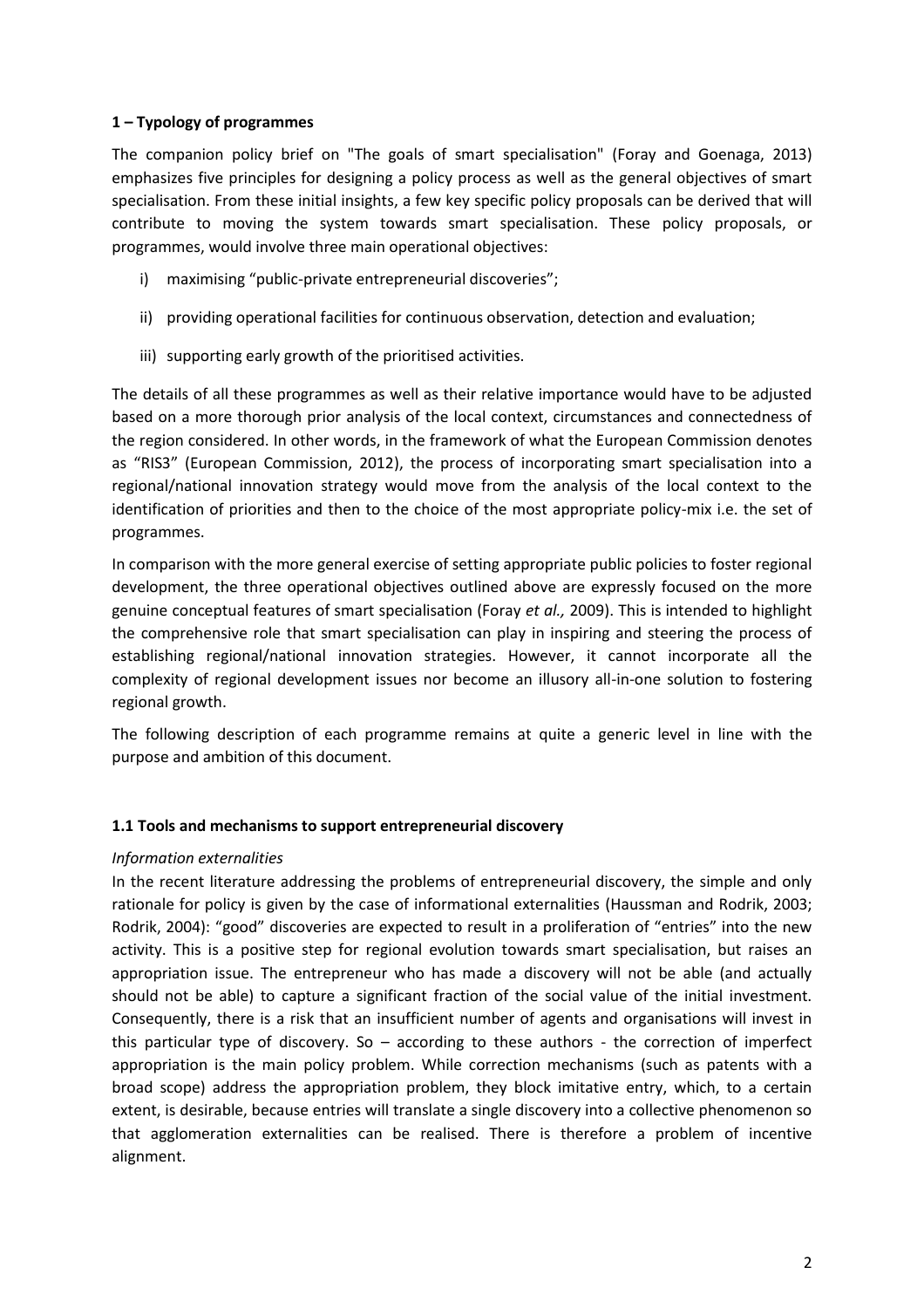#### *Aligning incentives through intelligent policy design*

Intelligent policy design essentially involves solving the potential conflict between two kinds of incentives that are needed throughout the process: i) incentives to reward those who discover new domains and activities; and ii) incentives to attract other agents and firms and facilitate entries, enabling agglomeration and scale effects to materialise at the next stage. As well demonstrated in Rodrik (2004), these two sets of incentives are not perfectly aligned. To solve this problem, the reward to the entrepreneur who has made a discovery needs to be structured in such a way that maximises the spillovers to subsequent entrants and rivals.

#### *Capabilities*

The information externality raises an important issue and requires the design of some mechanisms to subsidise the costs of discoveries. However, the objective of building an economy with an intensive level of entrepreneurial experimentation and discovery requires actions other than "simply" correcting this market failure. This is particularly true for regions that are relatively poor in entrepreneurial capabilities. This goal also requires the creation of appropriate conditions for the emergence of multiple micro-systems of experiments and discoveries. The performance of entrepreneurs and firms in experimenting with and discovering potential domains for future specialisation may depend upon the way in which they build an external network of connections with universities, laboratories, suppliers and users. The main policy challenge therefore appears to be to facilitate the design of such inter-organisational connections and coordination of efforts in the sphere of experimentation and discovery.<sup>1</sup>

In regions that are poor in entrepreneurial capabilities, the main issue is, therefore, not insufficient incentives (informational externalities) impeding the private effort of the existing entrepreneurs but the lack of local entrepreneurial knowledge. Policy makers concerned with this kind of region will face different options for launching a smart specialisation strategy, including the mobilisation of extra-regional resources. 2

#### *Guiding discoveries?*

 $\overline{a}$ 

An important research question is the role of policy not only in supporting entrepreneurial discovery but also in influencing the "direction" in which experiments and discoveries should be oriented. Under what conditions can such policy action be undertaken without causing the usual failures of wrong choices and market distortions? The companion policy brief on the goals of smart specialisation (Foray and Goenaga, 2013) sets out a typology of structural changes (modernisation, diversification, transition, radical foundation). This typology outlines central elements in the policy process. It provides policy makers with the possibility to think ahead and identify the most desirable structural evolution of the regional economy, given its strengths and weaknesses. The policy maker can search for the entrepreneurial knowledge and discoveries necessary to realise and validate the policy vision. There is therefore a feedback mechanism from a policy vision – as determined by the identification of structural change that is particularly desirable for the regional economy – to the search for entrepreneurial knowledge in the sectors and institutions corresponding to such a vision. However subsequent decisions and choices – whether to help and support a particular trend as a potential domain for future specialisation - are conditioned by the quality of entrepreneurial discoveries that will (or not) be made.

<sup>1</sup> David and Metcalfe (2007) and Aghion *et al*. (2009) for a more general treatment of the importance of such "linkages" in growth policy design at the national level.

 $2$  Think of the role of the diaspora as emphasized in Rodrik (2004).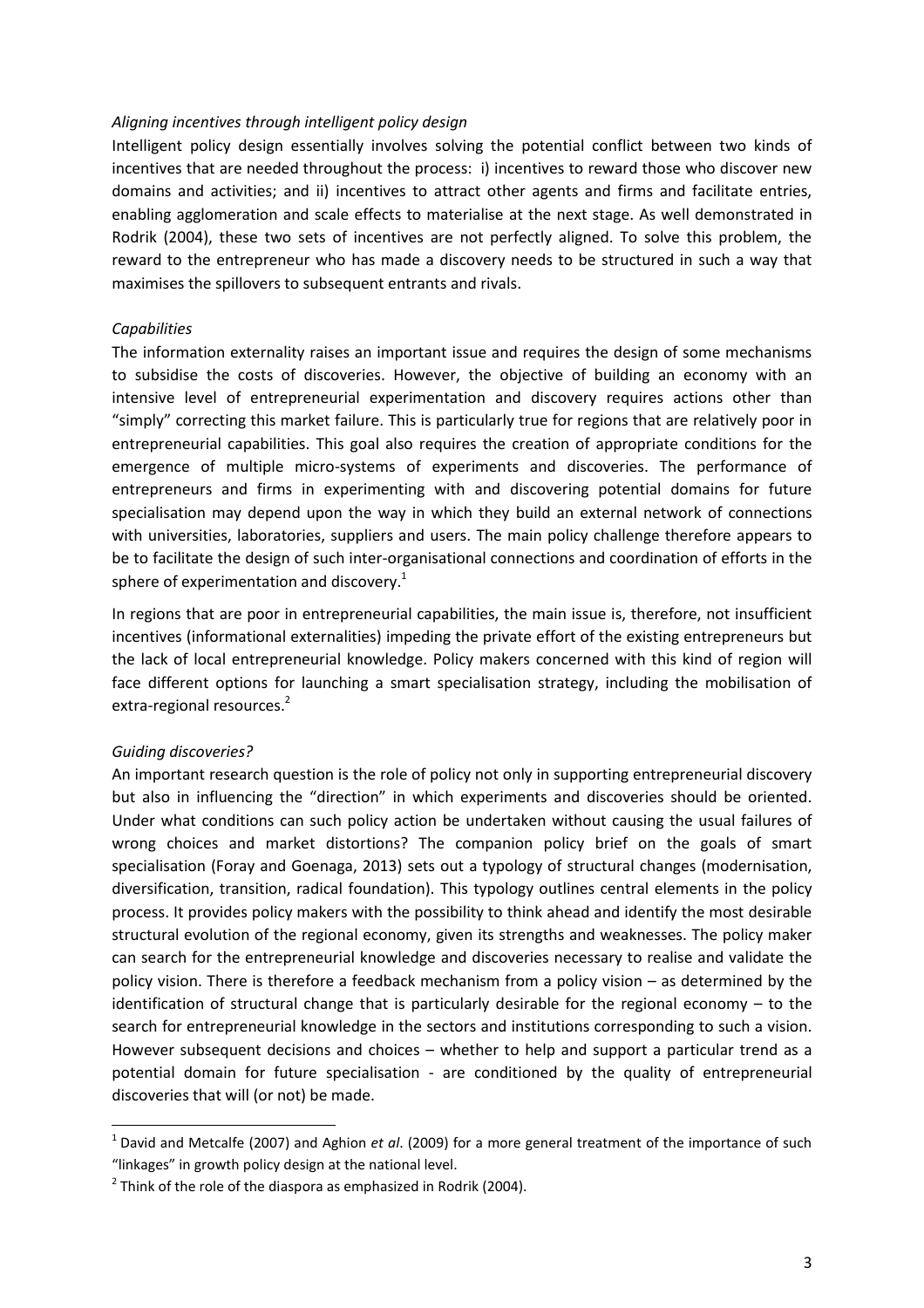#### *Funding experiments and discoveries*

Determining the most appropriate method to finance experiments and discoveries as well as the initial development of a new activity is no trivial matter. The uncertainty associated with starting a new activity is coupled here with the uncertainty and risks related to the fact that, very often, this activity will be carried out in a region that is little developed. The uncertainty, informational asymmetries and moral hazard<sup>3</sup> are considerable and are likely to permit opportunistic behaviour on the part of entrepreneurs. It will therefore be difficult to attract private investors or even win a share of development funds established by banks as part of their corporate responsibility.

The combination of high uncertainty, asymmetric information and moral hazard, and the fact that R&D typically does not yield results instantaneously, imply a particular funding mechanism: venture capital organisations (VCs). While R&D carried out by small entities and entrepreneurs is often characterised by considerable uncertainty and informational asymmetries, permitting opportunistic behaviour by entrepreneurs, VC organisations employ a variety of mechanisms to address these information problems. In short, the environment in which VCs operate is extremely difficult. It is the mechanisms associated with the VC funds that are critical in ensuring that they receive a satisfactory return. These circumstances have led to VCs emerging as the dominant form of equity financing for privately held technology-intensive businesses. At the same time, there are reasons to believe that despite the presence of private VC funds, there still might be a role for public VC programmes in the kind of difficult contexts described above.

There are several arguments for public investments:

 $\overline{a}$ 

- the structure of venture investments may make them inappropriate for many projects (venture funds tend to make quite substantial investments, even in young firms, and so VC organisations are unwilling to invest in projects that require only small capital infusions);
- the VC industry is limited: VCs back only a tiny fraction of technology-oriented businesses and VC funds are highly geographically concentrated;
- if public VC awards could certify that projects are of high quality, some of the information problems could be overcome and investors could confidently invest in these firms;
- finally, public finance theory emphasises that subsidies are an appropriate response in the case of activities that generate positive externalities.

These are all valid reasons for public VC to be a complement and extension to private VC in the case of projects aimed at discovering new areas for future specialisation. Such efforts often have financial requirements that are too small in relation to the average financing scale. The fact that projects may be located in less advanced regions increases the informational problems to such an extent that the usual types of monitoring mechanisms set up by the VCs may seem insufficient or increase the costs too sharply compared to the anticipated profitability. Finally, **the essence of entrepreneurial discoveries is the generation of informational spillovers (effects of demonstration and emulation) that in themselves represent a rationale for public financing.**

An important policy tool to examine and develop is therefore a public VC fund; that is to say, a public financing mechanism addressing the problems of entrepreneurship and entrepreneurial projects, given the challenging circumstances of many regional economies. In more general terms, one could

<sup>&</sup>lt;sup>3</sup> Moral hazard refers to inefficient behavior by one actor in a transaction brought on by differences in information available to parties in the transaction – on application about finance and innovation, see Hall and Lerner (2010).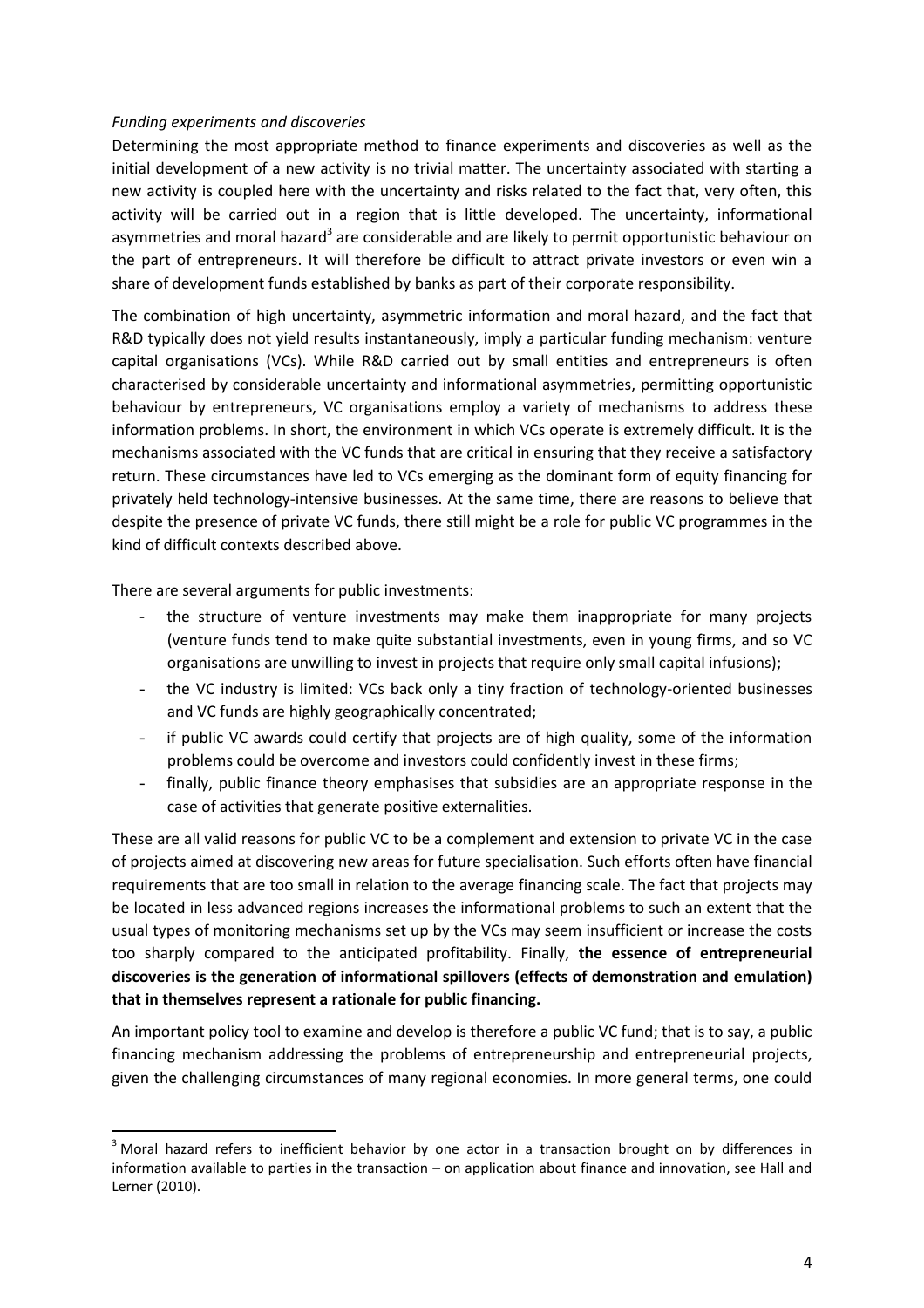build on the experience gained from the use of publicly supported financial tools in the framework of the EU regional policy.

#### **1.2 Observation, detection and evaluation**

Fine-grained observation and detection capabilities on the part of policy makers are becoming critical conditions for success in a smart specialisation strategy. Fine-grained observation of emerging activities is tremendously important. This is the right level to observe 'what are the pieces of the knowledge economy' that a region can take as a basis for smart specialisation. Policy makers need to differentiate between "simple" innovation and discoveries that have the potential to spawn new areas of specialisation and might constitute the cornerstone of a smart specialisation strategy.

Given the immensity of the observation tasks, new models of incentives for encouraging firms to elicit information and bring their own knowledge to the regional policy maker need to be designed and tested. Such models involve transforming the approach to detect entrepreneurial discoveries from one of 'what does the policy maker know and how can they find out what they do not know' to one of 'how those who know, the entrepreneurs, can be induced to come forward with that knowledge'.

Principle n° 5 described in the companion policy brief on the goals of smart specialisation (Foray and Goenaga, 2013) emphasised the experimental nature of the policy process and concluded that rigorous benchmarking and assessment were central elements. The point is not to reduce the risk of mistakes, which would result in no discovery at all, but to minimise the costs of mistakes when they do occur by conducting strict assessment procedures both ex ante to evaluate potentials and select priorities and ex post to identify success and failures. The use of appropriate indicators in both ex ante and ex post assessment (using for instance profiling indicators on one side and result indicators on the other side) represents a key issue, which might influence the ability of the policy maker to detect and correct mistakes sufficiently early.

It is essential to put the process of assessing potentials into operation to reduce risks in policy implementation and the practice of smart specialisation. The precise *ex ante* estimation of the future value of an R&D specialisation that would be required for a cost-benefit analysis is a nearly impossible task and one better left to investment markets. As explained in the companion policy brief on the goals of smart specialisation (policy dilemma) (Foray and Goenaga, 2013), the "blind giant" metaphor suggests that it is always very difficult to assess the stability and sustainability of a specialisation at an early stage. This is why the smart specialisation approach is positioned at a particular point in the development cycle, one at which a degree of local commitment and development has already occurred and has achieved a measure of stability.

The *ex ante* assessment of discoveries and potentials involves questions such as whether the considered activity is new; whether it aims at experimenting and discovering opportunities and has the potential to generate valuable information and learning spillovers; whether the discovery is likely to initiate a desirable structural change (modernisation, diversification) for the region; what are the funding requirements; are the key supply factors (including human capital) available or accessible; is there a global demand and who and where are the main competitors.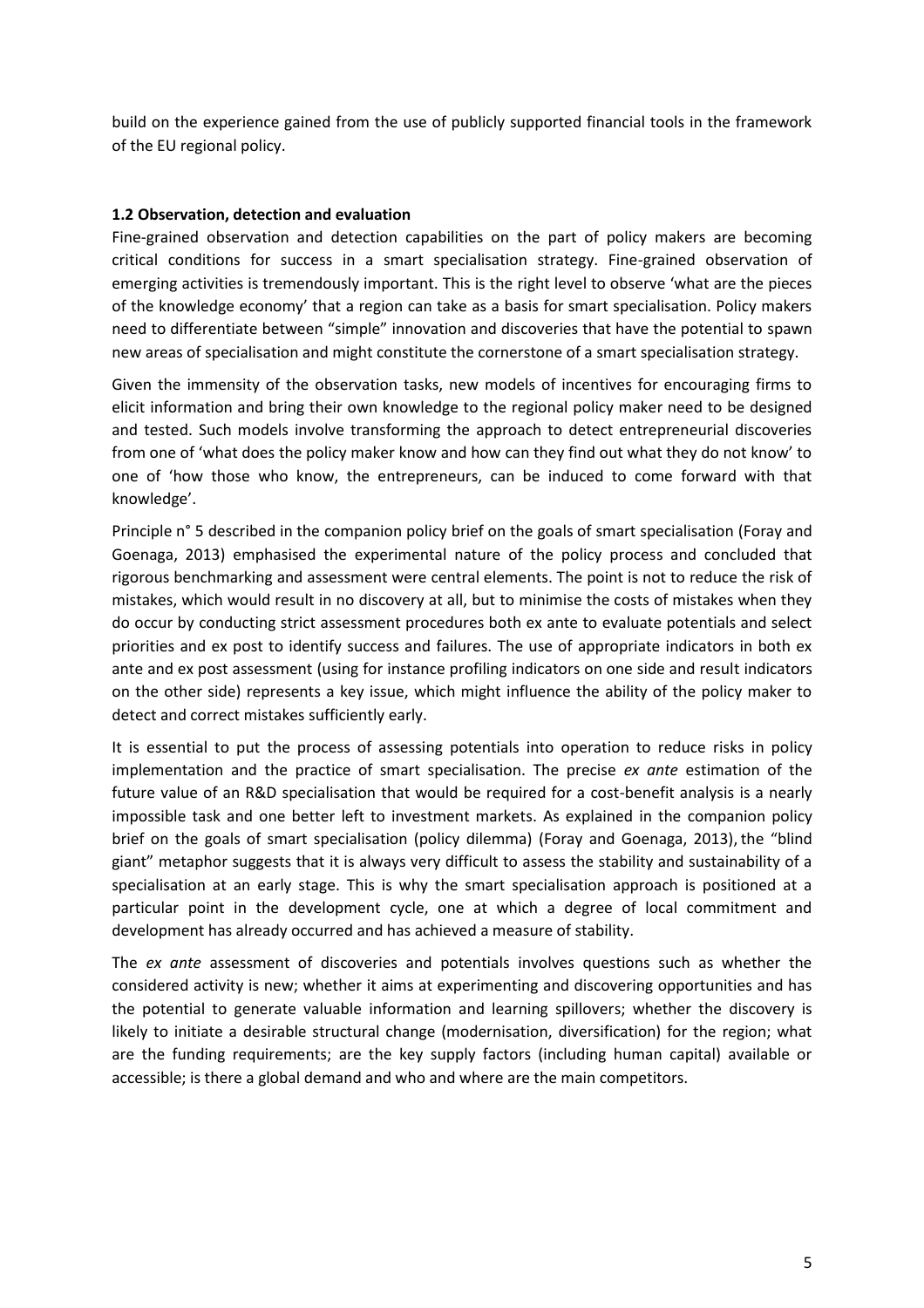#### **Box 1. Eight ex-ante criteria to assess projects or domains and to select S3 priorities.**

1. Proximity to market: the centre of gravity of S3 is business and the development of commercial applications; so this first criterion is proposed to avoid projects that would only emphasize fundamental research and/or research infrastructure.

2. Does the activity open a new domain potentially rich in innovation and spillovers? This is the essence of discoveries (versus innovation): opening a new domain in which several innovations will occur.

3. What is the degree of collaboration, the number of partners involved? The project needs to involve a sufficiently large number of actors. Each new activity set as a priority is a collective experiment.

4. Is public funding needed? Projects that are so promising (in terms of expected private profitability) that they will be undertaken in any case should be rejected.

5. What is the significance of the activity for the regional economy? Some excellent projects might be too narrow in terms of their significance for the regional economy (in terms of job, number of firms, etc.). To misquote Nobel Prize winner Robert Solow: we want to see the effect of S3 in the statistics!

6. What is the capacity of the region to keep the successful activity on its space, so as to avoid the innovation here benefits elsewhere syndrome? In general new successful activities which are related to (and built on) the local innovation ecosystem are easier to keep in the region.

7. Can this activity realistically drive the region towards a leadership position in the selected niche?

8. What is the degree of connectedness of the activity vis-à-vis the rest of the regional economy? R&D domains with a greater degree of connectedness create more opportunities for structural transformations and evolution than a more isolated domain.

#### **1.3 Support of early stage and growth of new activities**

Even once priorities have been set, well-known market and coordination failures may prevent the emerging activities from growing. Most projects with the potential to spawn new activities require simultaneous large-scale investments to be made in order to become profitable. All the necessary services and complementary activities have fixed costs and can only start if the potential provider has sufficient positive expectations regarding the future of the smart specialisation strategy. Profitable new activities can fail to develop unless upstream and downstream investments are made simultaneously. There are various solutions to such coordination problems, which are not necessarily based on subsidisation (see Rodrik, 2004). Resolving coordination failures also involves responding to the new "knowledge needs" of traditional industries that are starting to adapt and apply general purpose technology. This entails the provision of adequate supply-responses (in human capital formation), by subsidising the follower region's access to problem-solving expertise from researchers in the leader region, and by ensuring the development of local expertise to sustain the incremental improvement, as well as the maintenance of specialised application technologies in the region.

We will turn now to more concrete recommendations about implementation in the next section.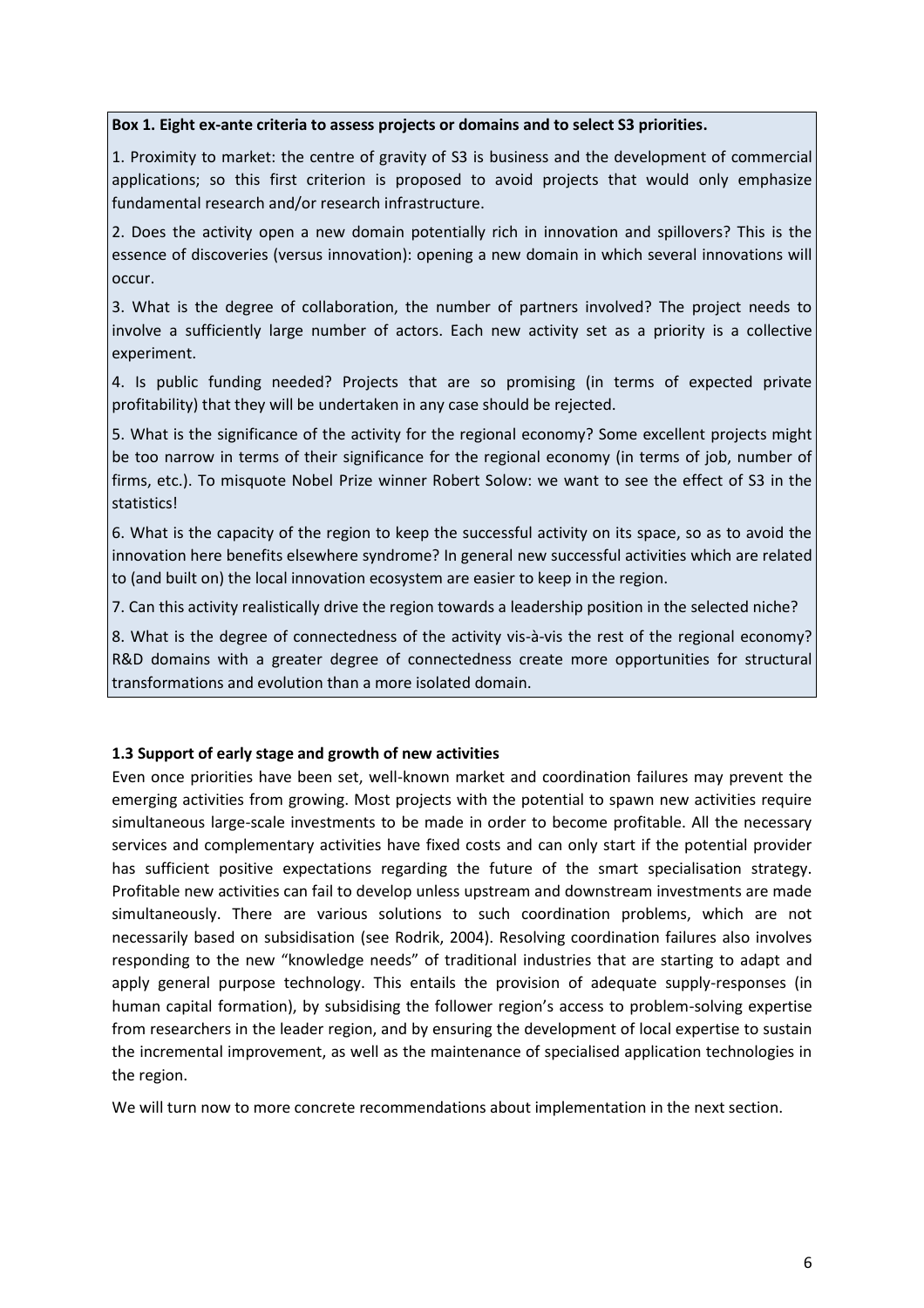#### **2 – How to start? Towards practical implementation**

Section 1 describes programmes at a certain level of abstraction. This means that the definition of sequences of programmes (maximising entrepreneurial discoveries, observation, detection and evaluation, support of early growth, intelligently designed policy), while useful for giving a general sense of what a smart specialisation policy needs to involve, does not really engage with the big problems of practical implementation. How to start the process; what are the milestones and the deliverables at each stage?

#### **2.1 Starting (as usual) with macro-analysis (structures and trends)**

It is very helpful to **start at the highest level of aggregation** to produce a sound analysis of the structures of the economy, its clusters and related trends, involving a SWOT-based approach. Such a preliminary approach needs to involve both government and industry, as well as the other relevant stakeholders, such as knowledge institutions and the demand side. Ideally, and in order to seek the maximum synergic potential, the smart specialisation process should mobilise all the actors of the "quadruple helix" right from the very beginning. It is recommended to conclude such an analysis with the generation of some kind of preliminary **"allocation rule," determined in accordance with the broad strategic vision that such a macro-analysis will produce; a strategic vision about the future of the regional economy<sup>4</sup>** .

#### **2.2 Thought experiment**

 $\overline{a}$ 

Let us assume that the regional economy includes a huge agro-food sector characterised by rather weak to moderate innovation capacities, a high tech cluster and a population of low tech SMEs operating as subcontractors for the automotive sector which is based in other regions. This structure could be described as involving **a sleeping giant, some excited goblins and a few hungry dwarfs**. The establishment of a preliminary "allocation rule" is needed so that the excited goblins do not corner all the funding because they have the capacities to present so many good projects! As argued in the companion policy brief on the goals of smart specialisation (Foray and Goenaga, 2013), the smart specialisation strategy needs to be inclusive in order to be efficient: the sleeping giant, as well as the dwarfs, badly need structural changes – modernisation or diversification. While this will happen through a smart specialisation strategy involving them, good projects are likely to be more difficult to identify than in the high tech cluster context. The preliminary allocation rule is therefore useful to devote some funding to help capability formation and support entrepreneurial discoveries and emerging activities in sectors where these new activities are desperately needed but difficult to develop spontaneously.

#### **2.3 From the macro-analysis to the selection of priorities at the micro-level**

The smart specialisation strategy is not, however, determined by the macro-approach ALONE. While the macro approach determines, so to speak, the shape of the smart specialisation budget, **the identification of priorities will be based on the macro-analysis (preliminary allocation rules) AND** 

 $<sup>4</sup>$  See principle nr. 4 in section 2 in Foray and Goenaga (2013).</sup>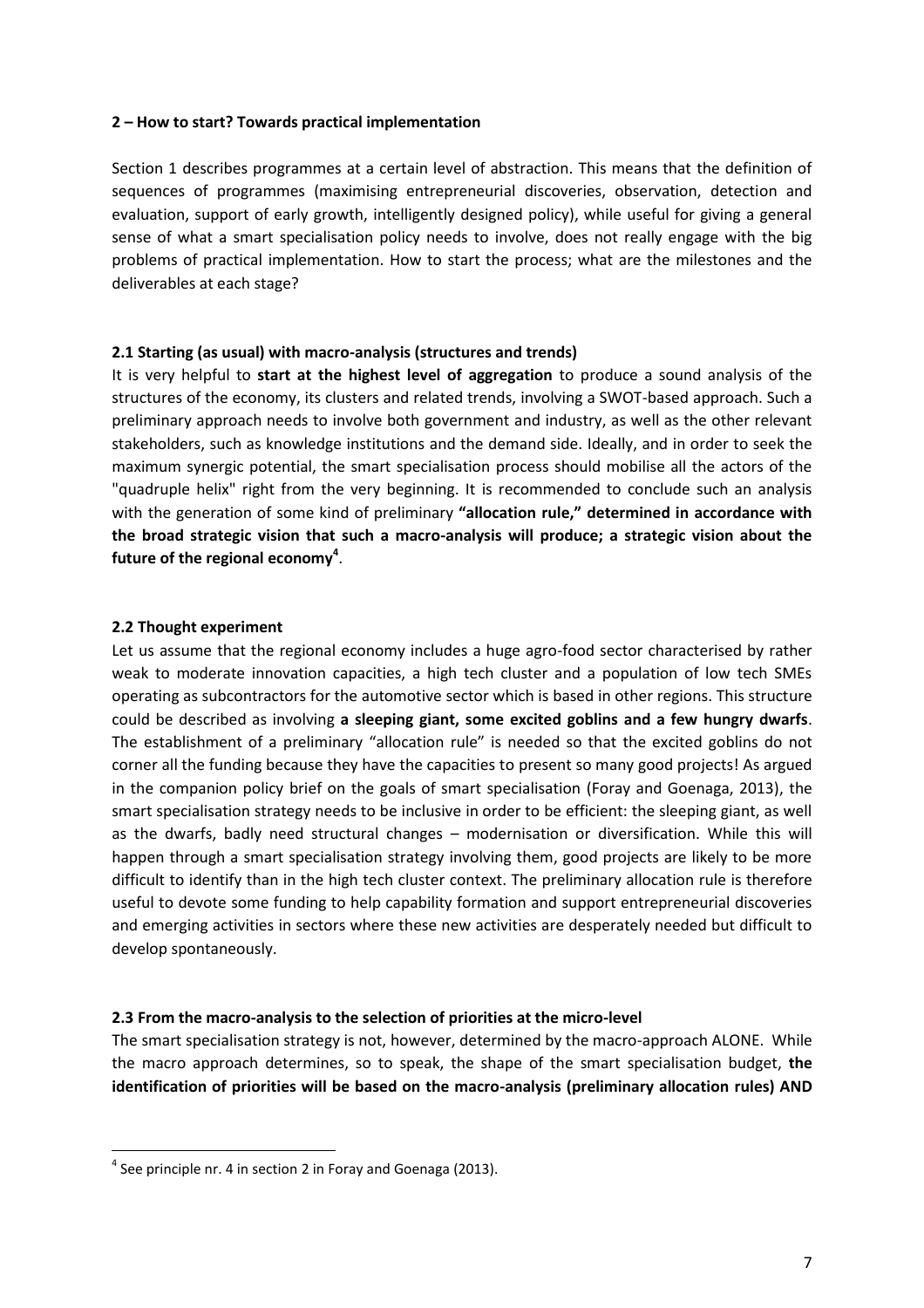#### **the best knowledge of the local policy-making communities about entrepreneurial discoveries and emerging activities in each of the sectors or between sectors.**

On the basis of the allocation rule, it is necessary to observe and detect (and in some cases create the conditions for) the emergence of activities at a fine-grained level of aggregation. At this level, as already stated, the real challenge for the policy makers is about observation, detection and monitoring.

By combining the macro-level analysis and the observation of micro-dynamics (emerging activities), the strategy will highlight a small number of priorities, distributed across the whole regional economy according to the allocation rule.

In this framework, as previously stated the observation phase should be as inclusive as possible, i.e. all the regional economy niches and potentials should be scanned, while the priority setting phase should – under those circumstances – be given the best conditions to make the appropriate choices for future specialisation. Moreover, the more inclusive the observatory phase is, ensuring vast involvement of the quadruple helix stakeholders, the less conflictive should be the priority setting activity in terms of reaching consensus amongst the stakeholders on a limited number of priorities to support via public policy mechanisms.

#### **2.4 Pace and tempo**

As a smart specialisation strategy aims at covering the whole economy to identify good projects, not only from the excited goblins but also from other less dynamic actors, the **pace and tempo of the policy implementation may differ between sectors**. For example, while policy makers can start quite early to observe, evaluate and set priorities about the excited goblins (emerging projects are already there) according to the macro allocation rule, they need to devote efforts and resources to create the proper conditions for entrepreneurial discoveries in the other sectors. This can be done through a variety of actions (capability formations, calls for pre-investment proposals, building connections with universities, attracting extra-regional resources) before starting to observe, detect, assess and set priorities in these sectors (see Table 1 below).

After a certain period of time (4-5 years), new priorities emerge and the old ones are no longer being supported through the smart specialisation funding. This raises a dilemma as explained in the policy brief on the goals of smart specialisation. However, no longer being a priority of the strategy does not mean that this activity, which is now structured, will not receive some other kind of funding. Financing can continue but, more logically, through standard instruments of the horizontal policy (R&D tax credit, innovation costs subsidies, improving framework conditions, etc..).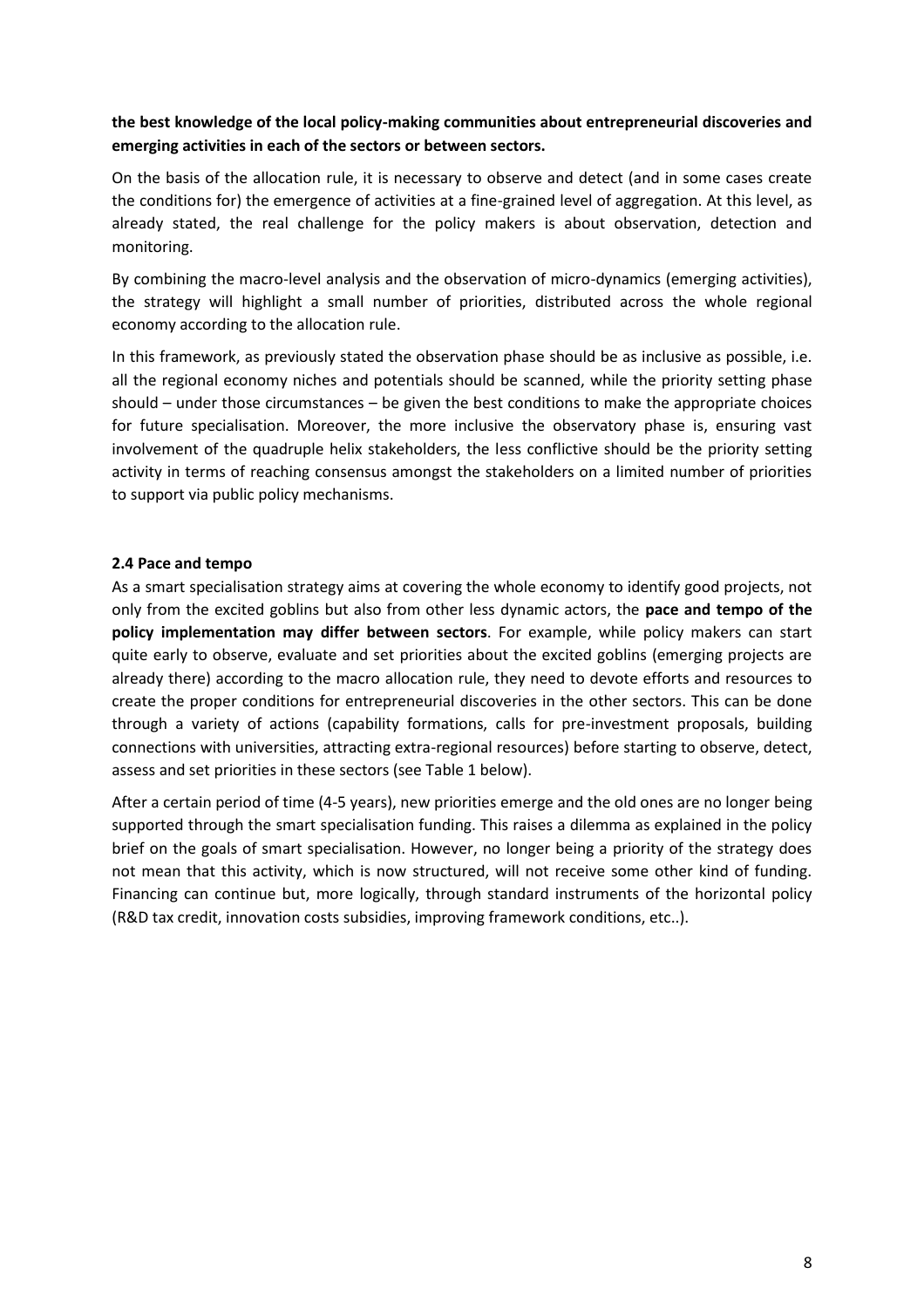

#### **Table 1. Pace and tempo of a smart specialisation strategy covering the whole economy.**

#### **Conclusions**

The concrete process we have described above will be very demanding in terms of policy making capability. Smart specialisation strategies will not succeed in Europe if the policy making capability at regional level does not reach high levels of competence and commitment. This is not a surprise: smart specialisation is part of the family of the so-called 'new industrial policy' that aims at designing and deploying sophisticated instruments to make compatible vertical choices for concentrating resources and market dynamics. The policy challenge is enormous. However, we need to see this challenge as an opportunity for improving human capital and creating pockets of bureaucratic excellence in regional administrations. We have already observed how the goals of smart specialisation can generate great motivation among and engagement of regional policy makers, since the smart specialisation strategy opens new policy opportunities to have a real impact on the future of regions through the deployment of sophisticated programmes.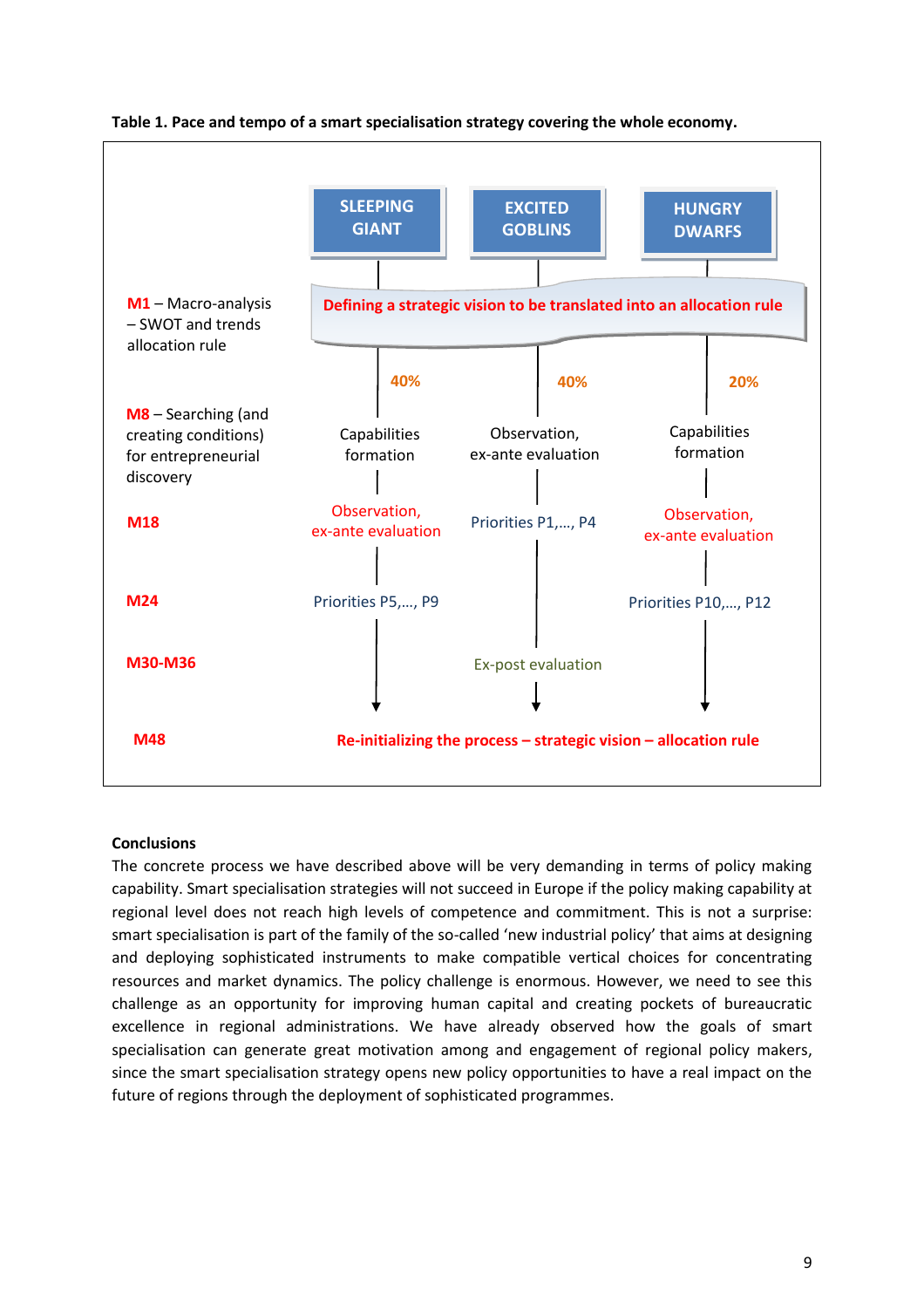#### **References**

Aghion, P., David, P.A., and Foray, D. (2009), Science, technology and innovation for economic growth: linking policy research and practice, *Research Policy*, 38(4): 681-693.

David, P.A., and Metcalfe, S. (2007), *Universities and public research organisations in the ERA,* Report prepared for the Knowledge for Growth expert group, European Commission (DG-Research).

European Commission (2012) *Guide to Research and Innovation Strategies for Smart Specialisation (RIS*3), Publication Office of the European Union: Luxembourg.

Foray, D., David, P.A., and Hall, B. (2009) *Smart specialisation – the concept*, Knowledge Economists Policy Brief No. 9.

Foray, D., and Goenaga, X. (2013) The goals of smart specialisation, JRC Scientific and Policy Report, S3 Policy Brief Series No. 01/2013.

Hall, B. and Lerner, J. (2010), Financing R&D and Innovation, in B. Hall and N. Rosenberg (Eds.), *Handbook in Economics of Innovation*, vol.1, Elsevier -North-Holland:

Hausmann, R. and Rodrik, D. (2003) Economic development as self-discovery, *Journal of Development Economics*, 72 (2): 603–633.

Rodrik, D. (2004) Industrial policy for the twenty-first century, *CEPR Discussion paper Series*, No. 4767.

Romer, P. (2000) Should the Government subsidize supply or demand in the market for scientists and engineers?, NBER Working Paper No. 7723, National Bureau of Economic Research.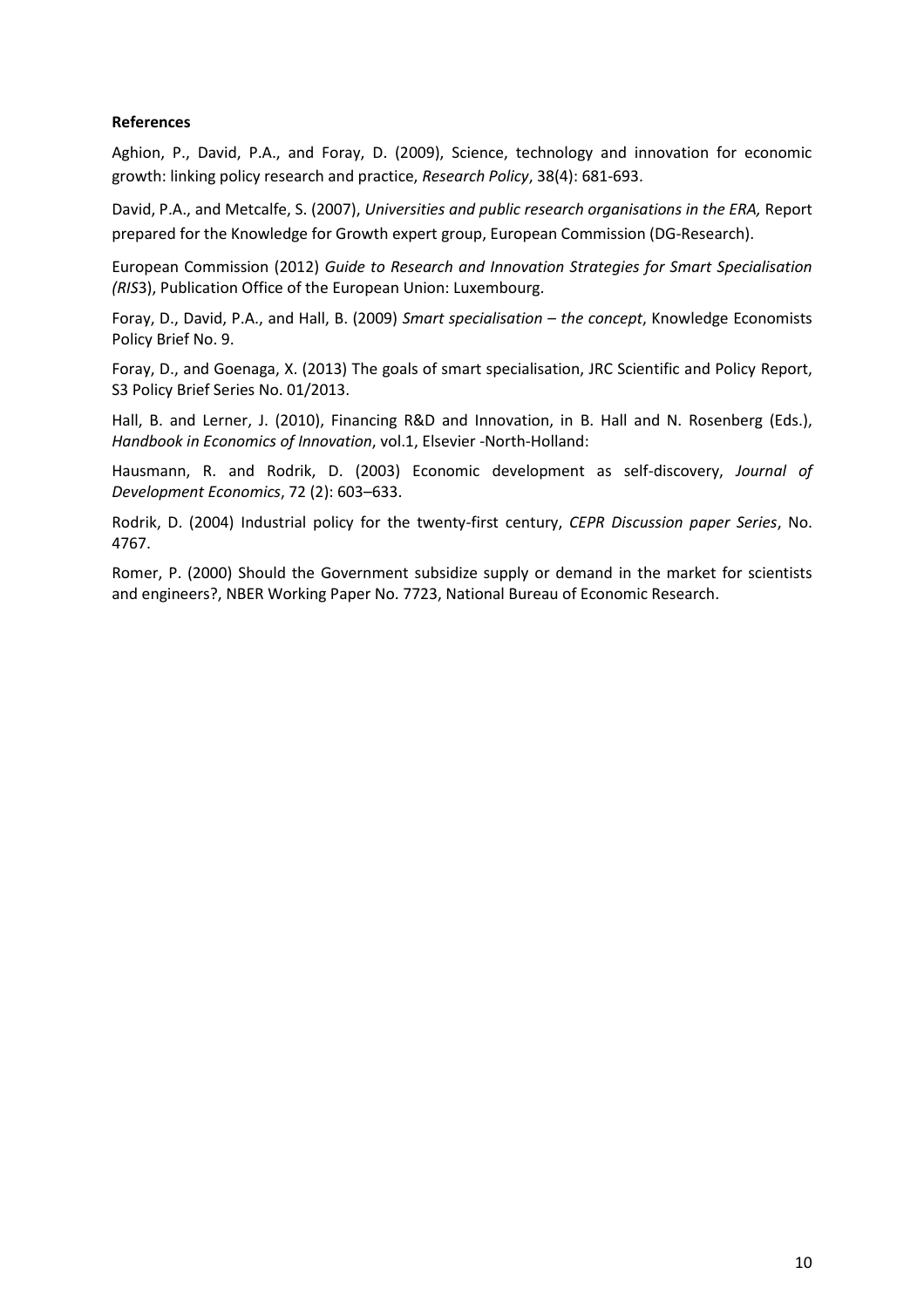European Commission

EUR 26002 – Joint Research Centre – Institute for Prospective Technological Studies

Title: Smart specialisation programmes and implementation

Authors: Dominique Foray and Alessandro Rainoldi

Luxembourg: Publications Office of the European Union

2013- 10 pp. – 21.0 x 29.7 cm

EUR – Scientific and Technical Research series – ISSN 1831-9424 (online)

ISBN 978-92-79-30541-2 (pdf)

doi:10.2791/19106

#### Abstract

In the design and implementation of policy, Paul Romer (2000) proposed a useful distinction between goals and programmes. Goals should be rather conservative (i.e. easy to accept). They should be objectives that are neither risky nor radical and for which there is a broad base of intellectual and political support. Goals should remain relatively constant over time. They should also involve metrics for measuring success.In contrast to a goal, a programme is a specific policy proposal that seeks to move the system toward a specific goal. It should be possible to judge the success of a programme against the metrics implied by the goal that it serves. All programmes should be designed so that they can be evaluated on a policy-relevant time horizon. If they are, they can also be less conservative and more experimental than the underlying goals. A variety of programmes could be tried, including ones where there is some uncertainty about whether they will succeed. If the evidence shows that they do not work, they can be modified or stopped. This policy brief aims at giving an operational content to the concept of smart specialisation. Starting with the identification of the sequence of programmes that need to be designed and implemented as key components of the policy process, we will proceed further to address very practical issues of implementation.